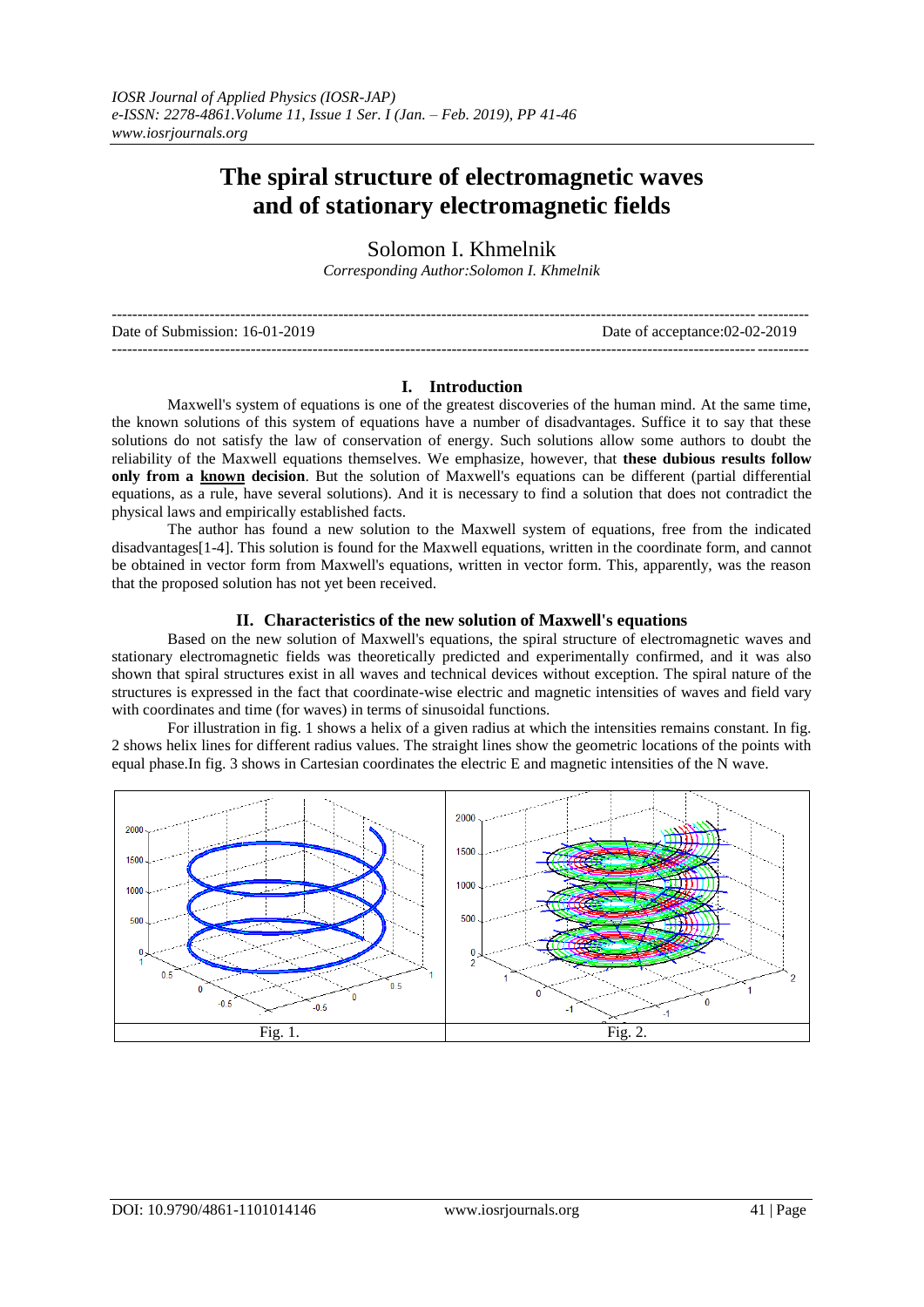

The following theoretical predictions are justified by the fact that these functions are such that

- does not contradict the law of conservation of energy at each moment in time (and not on average), i.e. establishes the constancy of the flux density of electromagnetic energy in time,
- reveals a phase shift between electrical and magnetic intensities not only in technical devices but also in waves,
- explains the existence of a flow of energy along and inside (and not outside) the wire, equal to the power consumption.
- explains the light curl, i.e. the appearance of the orbital angular momentum at which the flow of energy not only flies forward, but turns around the axis of motion.

Theoretical predictions are confirmed by experimental observations and explanations of experiments that have not yet been substantiated. Among them

- existence of energy transfer devices due to the appearance of emf, unexplained by electromagnetic induction,
- measurements of the energy stored in the dielectric of a capacitor released from the plates,
- measurements of energy stored in a closed magnetic circuit,
- Milroy engine
- single wire power transmission,
- restoration of magnet energy,
- plasma crystal.

## **III. Example: cylindricalwaveinvacuum**

Consider as an example the solution of the system of Maxwell equations for a cylindrical wave in the vacuum. Here the Maxwell equations in the GHS system are as follows:

$$
rot(E) + \frac{\mu}{c} \frac{\partial H}{\partial t} = 0,
$$
\n(1)

$$
rot(H) - \frac{\varepsilon}{c} \frac{\partial E}{\partial t} = 0,
$$
\n
$$
div(E) = 0,
$$
\n(2)

$$
\operatorname{div}(E) = 0,\tag{3}
$$
\n
$$
\operatorname{div}(H) = 0,\tag{4}
$$

where  $H$ ,  $E$  is magnetic and electric intensity, respectively. In the system of cylindrical coordinates  $r$ ,  $\varphi$ ,  $z$ 

, these equations have the form: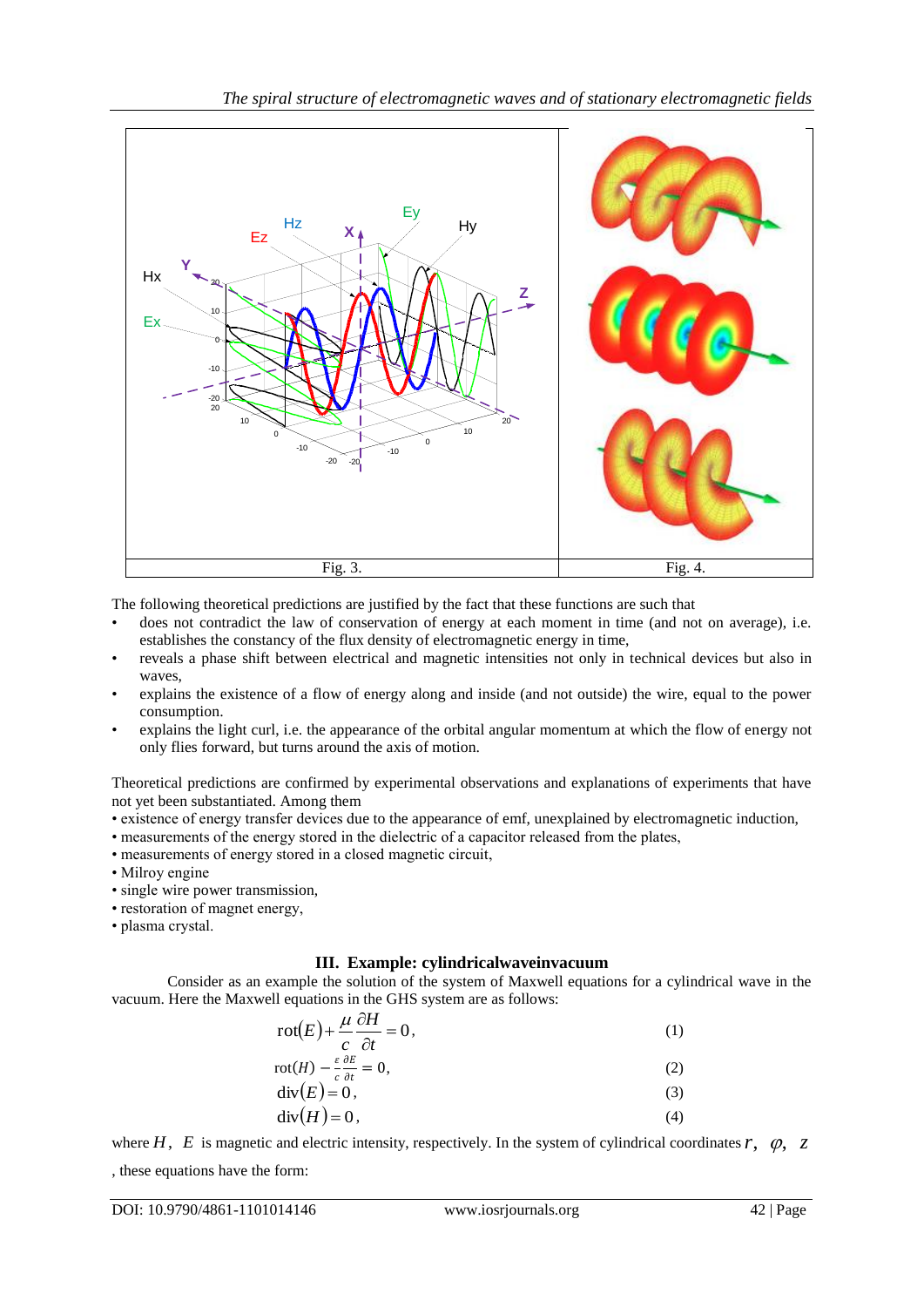$$
\frac{E_r}{r} + \frac{\partial E_r}{\partial r} + \frac{1}{r} \cdot \frac{\partial E_\varphi}{\partial \varphi} + \frac{\partial E_z}{\partial z} = 0, \tag{1}
$$

$$
\frac{1}{r} \cdot \frac{\partial E_z}{\partial \varphi} - \frac{\partial E_{\varphi}}{\partial z} = v \frac{dH_r}{dt},\qquad(2)
$$

$$
\frac{\partial E_r}{\partial z} - \frac{\partial E_z}{\partial r} = v \frac{dH_\varphi}{dt},\tag{3}
$$

$$
\frac{E_{\varphi}}{r} + \frac{\partial E_{\varphi}}{\partial r} - \frac{1}{r} \cdot \frac{\partial E_{r}}{\partial \varphi} = v \frac{dH_{z}}{dt},
$$
\n(4)

$$
\frac{H_r}{r} + \frac{\partial H_r}{\partial r} + \frac{1}{r} \cdot \frac{\partial H_\varphi}{\partial \varphi} + \frac{\partial H_z}{\partial z} = 0,
$$
\n(5)

$$
\frac{1}{r} \cdot \frac{\partial H_z}{\partial \varphi} - \frac{\partial H_{\varphi}}{\partial z} = q \frac{dE_r}{dt},\tag{6}
$$

$$
\frac{\partial H_r}{\partial z} - \frac{\partial H_z}{\partial r} = q \frac{dE_\varphi}{dt} \tag{7}
$$

$$
\frac{H_{\varphi}}{r} + \frac{\partial H_{\varphi}}{\partial r} - \frac{1}{r} \cdot \frac{\partial H_{r}}{\partial \varphi} = q \frac{dE_{z}}{dt},
$$
\n(8)

where

 $E_r$ ,  $E_\varphi$ ,  $E_z$  iselectric intensity,

| $H_r$ , $H_{\varphi}$ , $H_z$ is magnetic intensity, |      |
|------------------------------------------------------|------|
| $v = -\mu/c$ ,                                       | (9)  |
| $q = \varepsilon/c$ ,                                | (10) |

| To shorten the record, we will further apply the following notation: |      |
|----------------------------------------------------------------------|------|
| $\cos(\alpha \varphi + \chi z + \omega t),$                          | (11) |
| $si = \sin(\alpha \varphi + \chi z + \omega t),$                     | (12) |

where  $\alpha$ ,  $\chi$ ,  $\omega$  are some constants. We represent unknown functions in the following form:

| $H_{r} = h_{r}(r)c\omega$ ,            | (13) |
|----------------------------------------|------|
| $H_{\varphi} = h_{\varphi}(r)si$ ,     | (14) |
| $H_{\tau} = h_{z}(r)si$ ,              | (15) |
| $E_{r} = e_{r}(r)si$ ,                 | (16) |
| $E_{\varphi}$ . = $e_{\varphi}(r)co$ , | (17) |
| $E_{r} = e_{z}(r)co$ ,                 | (18) |

where  $h(r)$ ,  $e(r)$  are some functions of coordinate r.

By direct substitution, we can verify that functions (13-18) transform the system of equations (1-8) with four arguments  $r$ ,  $\varphi$ ,  $z$ ,  $t$  into a system of equations with one argument  $r$  and unknown functions  $h(r)$ ,  $e(r)$ . This system of equations has the following form:

$$
\frac{e_r(r)}{r} + e'_r(r) - \frac{e_\varphi(r)}{r} \alpha - \chi \cdot e_z(r) = 0, \qquad (21)
$$

$$
-\frac{1}{r} \cdot e_z(r)\alpha + e_\varphi(r)\chi - \frac{\mu\omega}{c}h_r = 0,
$$
\n(22)

$$
e_r(r)\chi - e'_z(r) + \frac{\mu\omega}{c}h_\varphi = 0,
$$
\n(23)

$$
\frac{e_{\varphi}(r)}{r} + e_{\varphi}'(r) - \frac{e_r(r)}{r} \cdot \alpha + \frac{\mu \omega}{c} h_z = 0, \tag{24}
$$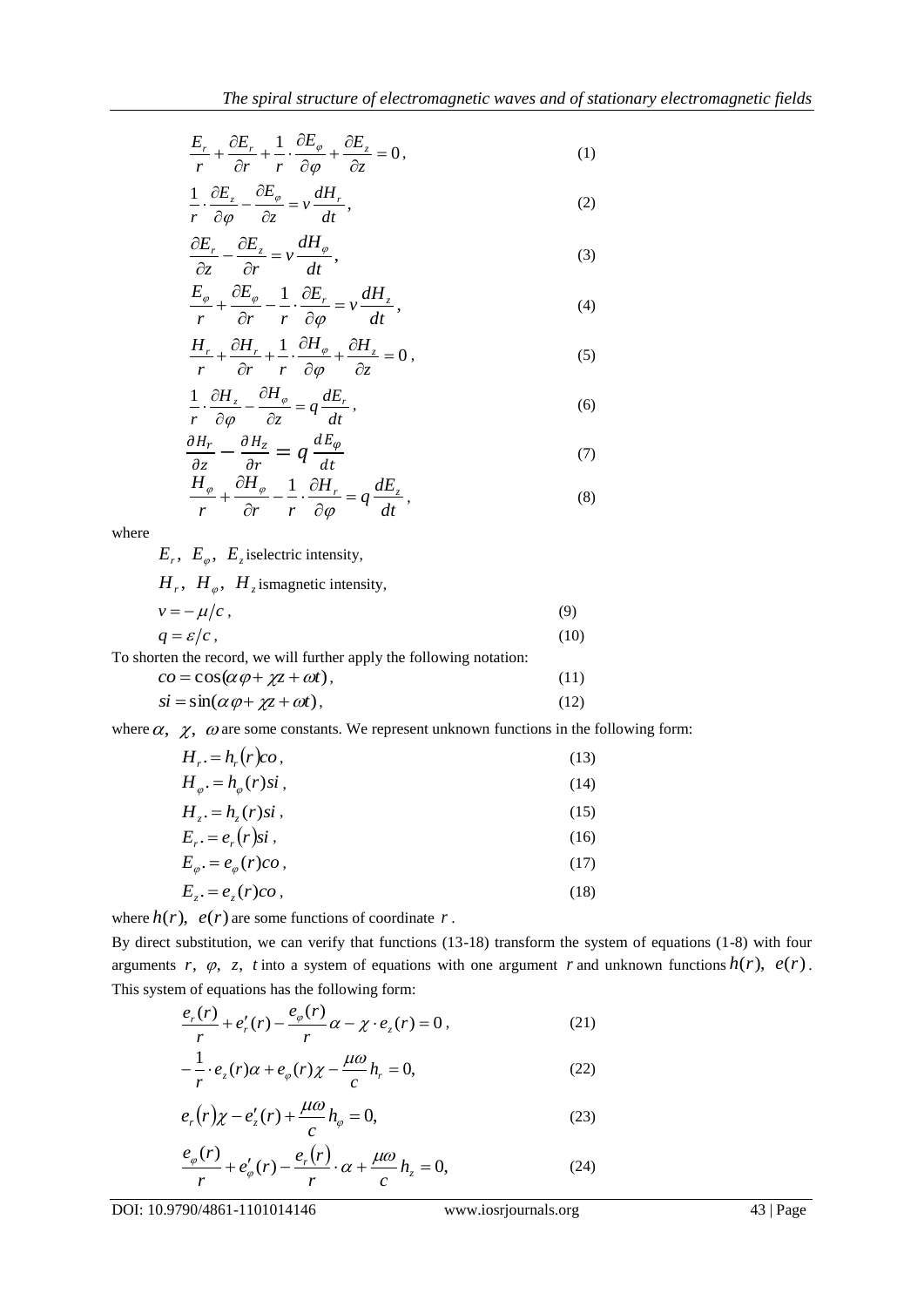$$
\frac{h_r(r)}{r} + h'_r(r) + \frac{h_\varphi(r)}{r}\alpha + \chi \cdot h_z(r) = 0, \qquad (25)
$$

$$
\frac{1}{r}h_z(r) \propto -h_{\varphi}(r) - \frac{\varepsilon \omega}{c}e_r(r) = 0,
$$
\n
$$
-h_r(r)\chi - \dot{h}_z(r) + \frac{\varepsilon \omega}{c}e_{\varphi}(r) = 0,
$$
\n(27)

$$
\frac{h_{\varphi}(r)}{r} + \dot{h}_{\varphi}(r) + \frac{-h_r(r)}{r} \propto + \frac{\varepsilon \omega}{c} e_r(r) = 0,
$$
\n(28)

Electromagnetic energy flux density - Poynting vector

where

$$
\eta = c/4\pi \,. \tag{28b}
$$

 $S = \eta E \times H$ , (28a)

In cylindrical coordinates  $r$ ,  $\varphi$ ,  $z$ , the electromagnetic energy flux density has three components  $S_r$ ,  $S_\varphi$ ,  $S_z$  directed along the radius, along the circumference, along the axis, respectively. They are determined by the formula

$$
S = \begin{bmatrix} S_r \\ S_\varphi \\ S_z \end{bmatrix} = \eta \begin{bmatrix} E_\varphi H_z - E_z H_\varphi \\ E_z H_r - E_r H_z \\ E_r H_\varphi - E_\varphi H_r \end{bmatrix} . \tag{29}
$$

or, taking into account the previous formulas,

$$
S_r = \eta \left( e_{\varphi} h_z - e_z h_{\varphi} \right) \text{co} \cdot \text{si}
$$
\n
$$
S_r = \eta \left( e_{\varphi} h_z - e_z h_{\varphi} \right) \text{co} \cdot \text{si}
$$
\n(30)

$$
S_{\varphi} = \eta (e_z h_r \text{co}^2 - e_r h_z \text{si}^2)
$$
  
\n
$$
S_z = \eta (e_r h_{\varphi} \text{si}^2 - e_{\varphi} h_r \text{co}^2)
$$
\n(31)

Suppose that these densities of energy flow to satisfy the energy conservation law, if

$$
\frac{h_r(r)}{r} + h_r'(r) + \frac{h_\varphi(r)}{r} \alpha + \chi \cdot h_\xi(r) = 0, \qquad (25)
$$
\n
$$
\frac{1}{r} h_{\varphi}(r) \propto -h_{\varphi}(r) - \frac{\omega_0}{r} e_\varphi(r) = 0, \qquad (26)
$$
\n
$$
-h_r(r)\chi - h_{\varphi}(r) + \frac{\omega_0}{r} e_\varphi(r) = 0, \qquad (27)
$$
\n
$$
\frac{h_{\varphi}(r)}{r} + h_{\varphi}(r) + \frac{h_{\varphi}(r)}{r} \propto + \frac{\omega_0}{r} e_\varphi(r) = 0, \qquad (28)
$$
\nElectromagnetic energy flux density  $P$  by  $\pi$  is

\nintermediate energy flux density  $P$  by  $\pi$  is

\nwhere

\n
$$
\eta = c/4\pi.
$$
\n18.28a)

\nwhere

\n
$$
f = c/4\pi.
$$
\n29a)

\nwhere

\n
$$
f = \frac{1}{\sqrt{2\pi}} \times H
$$
\n30

\n14

\n15

\n16

\n17

\n18.29

\n18.20

\n19

\n19

\n10

\n10

\n11

\n13

\n12

\n13

\n24

\n35

\n4

\n5

\n6

\n7

\n8

\n9

\n10

\n11

\n12

\n13

\n13

\n24

\n14

\n15

\n16

\n17

\n18

\n19

\n10

\n10

\n11

\n11

\n12

\n13

\n13

\n14

\n15

\n16

\n

i.e. no radial flow of energy.From (31, 33, 15) it follows that

$$
S_{\varphi} = \eta(e_z ke_r \cos^2 + ke_r e_z \sin^2) = \eta k e_r e_z,\tag{37}
$$

i.e. the density of the energy flux along a circle at a given radius does not depend on time and other coordinates.From (32, 33, 34) it follows that

$$
S_z = \eta k e_r h_\varphi (\text{si}^2 + \text{co}^2) = \eta k e_r h_\varphi, \tag{38}
$$

i.e. vertical energy flux density at a given radius does not depend on time and other coordinates. These statements were the goal of assumptions (12-14).

Perform the change of variables according to (33-35) in equations (21-28) and rewrite them without changing the numbering:

$$
\frac{e_r}{r} + \dot{e}_r - \frac{e_\varphi}{r} \alpha - \chi e_z = 0, \tag{41}
$$

$$
-\frac{e_z}{r}\alpha + e_\varphi \chi - \frac{\mu \omega}{c} k e_r = 0, \tag{42}
$$

$$
-\dot{e}_z + e_r \chi - k \frac{\mu \omega}{c} e_\varphi = 0, \tag{43}
$$
  

$$
\frac{e_\varphi}{r} + \dot{e}_\varphi - \frac{e_r}{r} \alpha - k \frac{\mu \omega}{c} e_z = 0, \tag{44}
$$

$$
k\frac{e_r}{r} + k\dot{e}_r - k\frac{e_\varphi}{r}\alpha - k\chi e_z = 0, \qquad (45)
$$

$$
-k\frac{e_z}{r}\alpha + ke_{\varphi}\chi - \frac{\varepsilon\omega}{c}e_r - \frac{4\pi}{c}j_r = 0, \tag{46}
$$

$$
k\dot{e}_z - k e_r \chi + \frac{\varepsilon \omega}{c} e_\varphi - \frac{\varepsilon \pi}{c} j_\varphi = 0, \tag{47}
$$
  

$$
-k \frac{e_\varphi}{r} - k \dot{e}_\varphi + k \frac{e_r}{r} \alpha + \frac{\varepsilon \omega}{c} e_z - \frac{4\pi}{c} j_z = 0. \tag{48}
$$

It can be noted that equations (41) and (45) coincide and therefore equation (45) can be removed from the system of equations.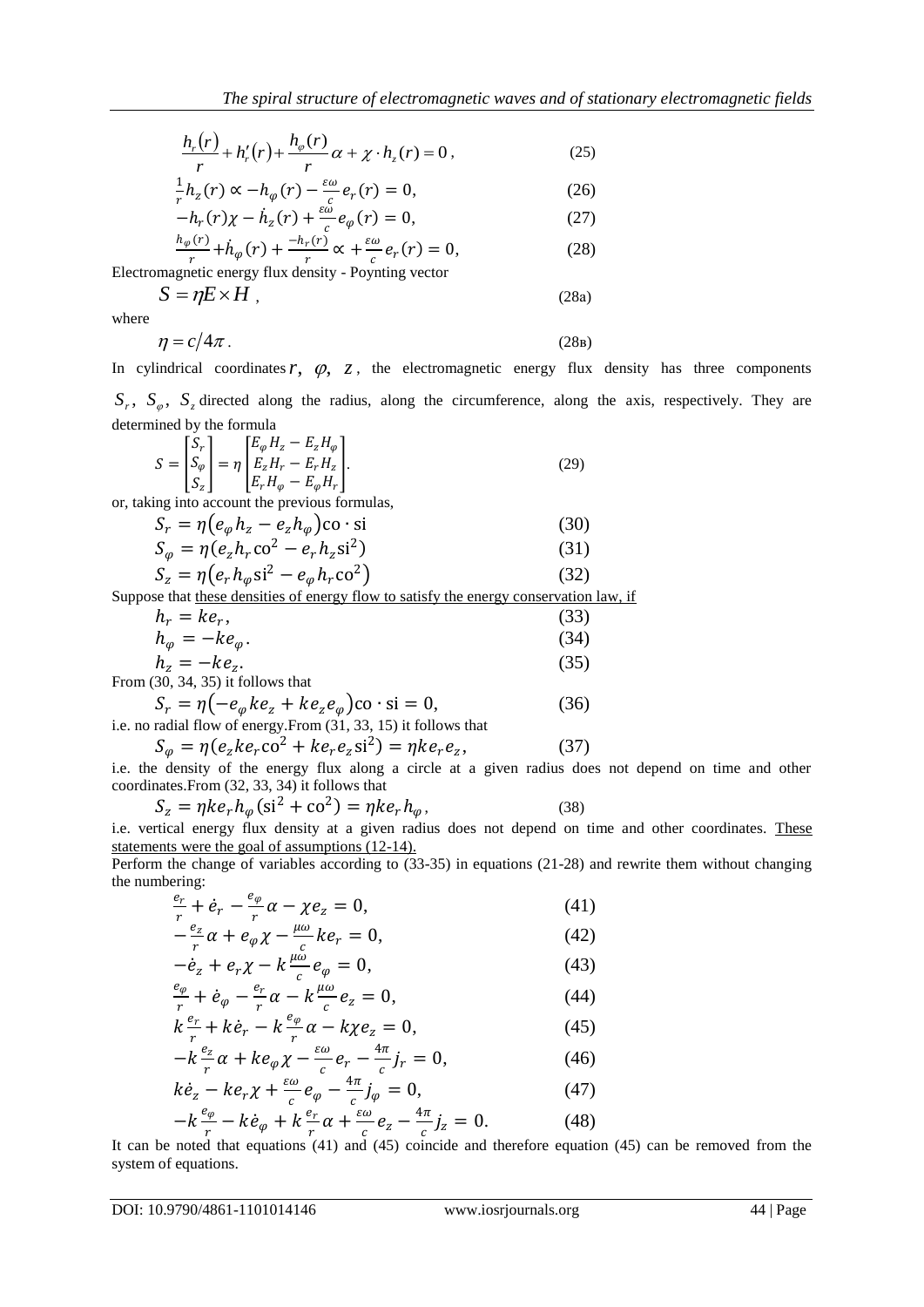Further suppose that the longitudinal wave is absent, i.e.  $E_z = 0$ . From here and from (18) it follows that  $e_z =$ . Then the system of equations (41-44, 46-48) takes the form:

$$
\frac{e_r}{r} + \dot{e}_r - \frac{e_\varphi}{r} \alpha = 0,\tag{41}
$$

$$
e_{\varphi} \chi - \frac{\mu \omega}{c} k e_r = 0, \tag{42}
$$
\n
$$
e_r \chi - k \frac{\mu \omega}{c} e_{\varphi} = 0, \tag{43}
$$

$$
e_r \chi - k \frac{\mu \omega}{c} e_\varphi = 0, \tag{43}
$$
\n
$$
\frac{e_\varphi}{r} + \dot{e}_\varphi - \frac{e_r}{r} \alpha = 0, \tag{44}
$$

$$
\frac{r}{ke_{\varphi}\chi} - \frac{\varepsilon\omega}{c} \frac{r}{e_r} = 0, \tag{46}
$$

$$
-ke_r \chi + \frac{\epsilon \omega}{c} e_{\varphi} = 0, \tag{47}
$$

$$
-k\frac{e_{\varphi}}{r} - k\dot{e}_{\varphi} + k\frac{e_r}{r}\alpha = 0.
$$
 (48)

In this system of equations, equations (44) and (48) coincide. Therefore, it is necessary to solve the system of 6 equations (41-44, 46, 47) with 5 unknowns  $e_r$ ,  $e_\varphi$ , k,  $\alpha$ ,  $\chi$ .

From (42, 46) we find  
\n
$$
\frac{\mu\omega}{c}k = \frac{\varepsilon\omega}{ck}
$$
\n(49)

or

$$
k = \pm \sqrt{\frac{\varepsilon}{\mu}} \tag{50}
$$

From (42, 50) we find

$$
e_{\varphi} = \frac{\mu \omega}{c\chi} k e_r = \pm \frac{\omega \sqrt{\varepsilon \mu}}{c\chi} e_r.
$$
 (51)  
From (43–47) we also find (49–50) and from (43–50) we find

$$
e_{\varphi} = \frac{\chi c}{k\mu\omega} e_r = \pm \frac{\chi c}{\omega\sqrt{\epsilon\mu}} e_r.
$$
 (52)

From (51, 52) we find  
\n
$$
\frac{\omega\sqrt{\varepsilon\mu}}{c\chi} = \frac{\chi c}{\omega\sqrt{\varepsilon\mu}}.
$$
\n(53)

or

$$
\frac{\omega\sqrt{\varepsilon\mu}}{c\chi} = \pm 1,\tag{54}
$$

$$
\chi = \mp \frac{\omega \sqrt{\varepsilon \mu}}{c}.
$$
\n(55)

From  $(52, 55)$  we find

$$
e_r = -e_\varphi,
$$
\nWhen (56), equations (41) and (44) coincide and take the form:

$$
\frac{e_{\varphi}}{r}(\alpha + 1) + \dot{e}_{\varphi} = 0.
$$
\nThe solution of equation (57) is

$$
e_{\varphi} = Ar^{(\alpha+1)},\tag{58}
$$

where A is some constant. Thus, for given A,  $\alpha$  by (58, 56, 50.33, 34), it is possible to find the intensities  $e_r$ ,  $e_\varphi$ ,  $h_r$ ,  $h_\varphi$  as functions of  $r$ .

Above it is shown that the radial energy flux is zero. When  $e_z = 0$ , it follows from (35, 37) that the flow of energy along a circle is also zero. From (35, 38, 56) we find the density of the longitudinal energy flow

 $S_z = \eta k e_r h_\varphi = - \eta k e_r k e_\varphi = \eta k^2 e_\varphi^2$ . (59) From (59, 58, 50) we find  $S_z = \frac{\eta \varepsilon}{\mu}$  $\frac{\eta \varepsilon}{\mu} A^2 r^{2(\alpha+1)}$ (60)

We now find the flow of energy in a cylindrical wave of radius  $R$ , which is equal to the power  $P$  carried by this wave:

$$
P = \int_0^R S_z 2\pi r dr = \frac{2\pi n \epsilon A^2}{\mu} \int_0^R r^{(2\alpha+3)} dr
$$
  

$$
P = -\frac{n \epsilon A^2}{(2\alpha+4)\mu} R^{2\alpha+4}.
$$
 (61)

or

Thus, for given A,  $\alpha$ , R by (61) it is possible to find the transmitted power P. On the other hand, for given P, R, and intensity  $e_{\varphi}(R)$  from (61, 58) one can find A,  $\alpha$  and then from (58, 56, 50.33, 34) find all the intensities  $e_r$ ,  $e_\varphi$ ,  $h_r$ ,  $h_\varphi$  as functions of  $r$ .